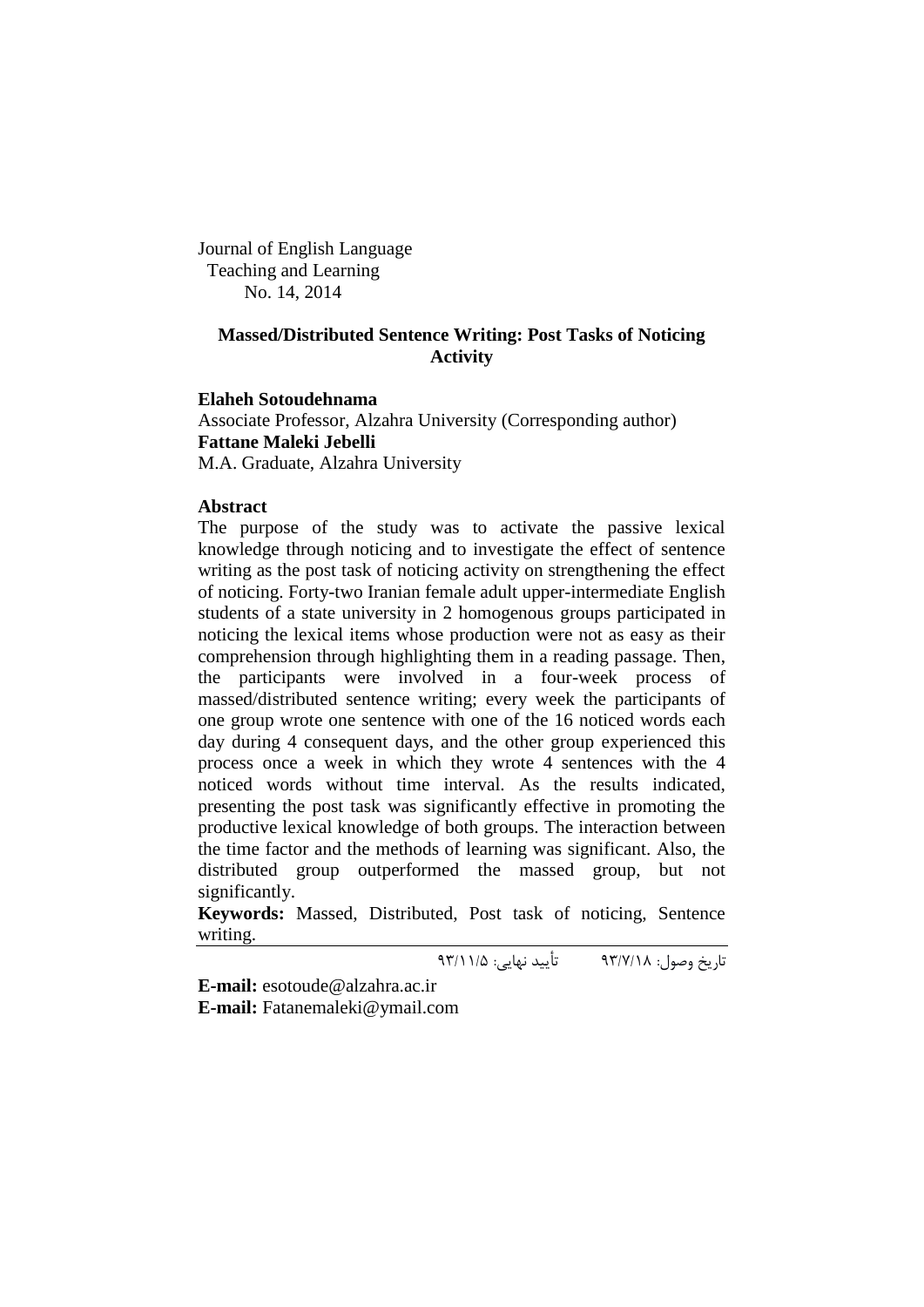## **Introduction**

Language learning is considered a goal for all EFL learners and in order to be a successful learner, noticing is essential (Schmidt  $\&$ Forta, 1986, as cited in Lynch, 2001). To this end, language teachers have implemented different techniques of noticing in the classrooms for many years. The conducted research on noticing not only made language teachers think more deeply about using noticing as the facilitator of learning but also presented newer methods to achieve this intended goal (Batsone, 1996).

Regarding noticing, Ellis, Basturkmen, and Loewen (2001) stated that focus on form has been directed toward grammar. Nevertheless, it can be used for promoting noticing other linguistic features, such as vocabulary, as well. Considering the importance of productivity of lexical knowledge for language learners, the present study is one of the researches focused not only on vocabulary but also on production of lexical items. In other words, the study would be another research regarding noticing the comprehended knowledge of vocabulary and converting it to productive lexical knowledge through two ways of learning (massed vs. distributed sentence writing). Therefore, one of the characteristics which distinguishes the present study from the previous literature of EFL learning through noticing or massed/distributed practices is combining these two separate features complementarily which leads the learners to devote their more attention to the process of EFL learning.

### **Literature Review**

#### *Post Task of Noticing*

Based on the literature and as Hawkes (2011) mentioned, during the process of a task and after focusing on meaning, the activity which helps the learners to turn their attention to form is a post task. In this regard, post task is considered as the activity of "highlighting form in earlier task performance" (Skehan & Foster, 1997, p. 189). Contrary to the aforementioned definition, what is intended in the present study includes presenting a productive task to improve the effect of noticing activity. According to the literature, a few studies were devoted to the investigation of the effect of the productive tasks on providing further noticing (e.g. Song & Suh, 2008). In other words, utilizing a practical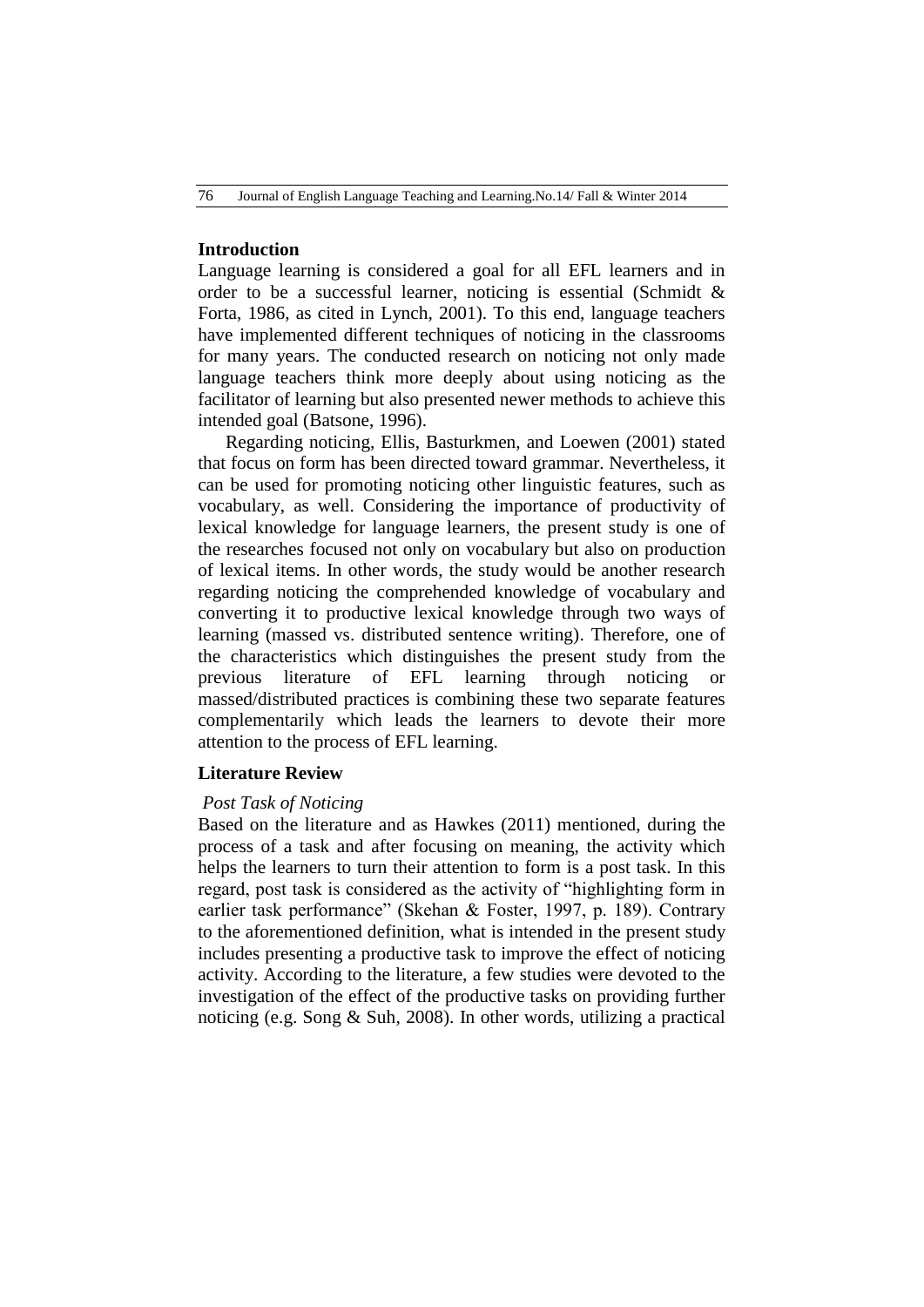method to strengthen the effect of attention to productive lexical knowledge after the process of noticing did not draw the attention of researchers much.

#### *Spacing Effect*

In cognitive psychology, spacing effect is taken for granted as the equivalence of distributed vs. massed practice which includes "spaced presentation" (Dempster, 1988, p. 627) of the materials to the learners. In this regard, Dempster (1988) believed since the effect of spacing on acquiring the new things in the studies conducted in laboratory was proven, it could be considered as a potential that seems to promote learning in the classroom, too.

The effect of distributed and massed learning on several aspects of language including vocabulary in some studies was investigated and some controversies, in this vein, are seen among their findings. Some of them were in favor of massed practice of L2 materials. By taking intensive courses as a type of massed learning, some scholars showed their positive view on massed practice especially in foreign and second language fields (e.g. Collins & White, 2011; Freed, Segalowitz, & Dewey, 2004; White & Turner, 2005). In this regard, Serrano and Munaz (2007) stated that receiving the input intensively and in massed classes led to more learning than spaced classes. As they mentioned, the results of studies on language learning was in contrast with those of studies on "cognitive psychology" (p. 310) which were in favor of distributed practice.

Contrary to the above mentioned points, some of the conducted studies were in favor of distributed practice of materials including vocabulary (e.g. Bloom & Shuell, 1981; Goossens, Camp, Verkoeijen, Tabbers, & Zwaan, 2012). Supporting the effect of spacing on language learning, Cepeda, et al. (2009) claimed that intensive classes hinder the process of learning, since the time between learning and reviewing would be dramatically decreased. On the other hand, some other scholars were in favor of the positive effect of distributed practice, but on the long-term recall or retention of materials, especially the lexical items (e.g. Bahrick, Bahrick, Bahrick, & Bahrick, 1993; Bahrick & Phelps, 1987; Sobel, Cepeda, & Kapler, 2011). Related to what was mentioned, the present study as another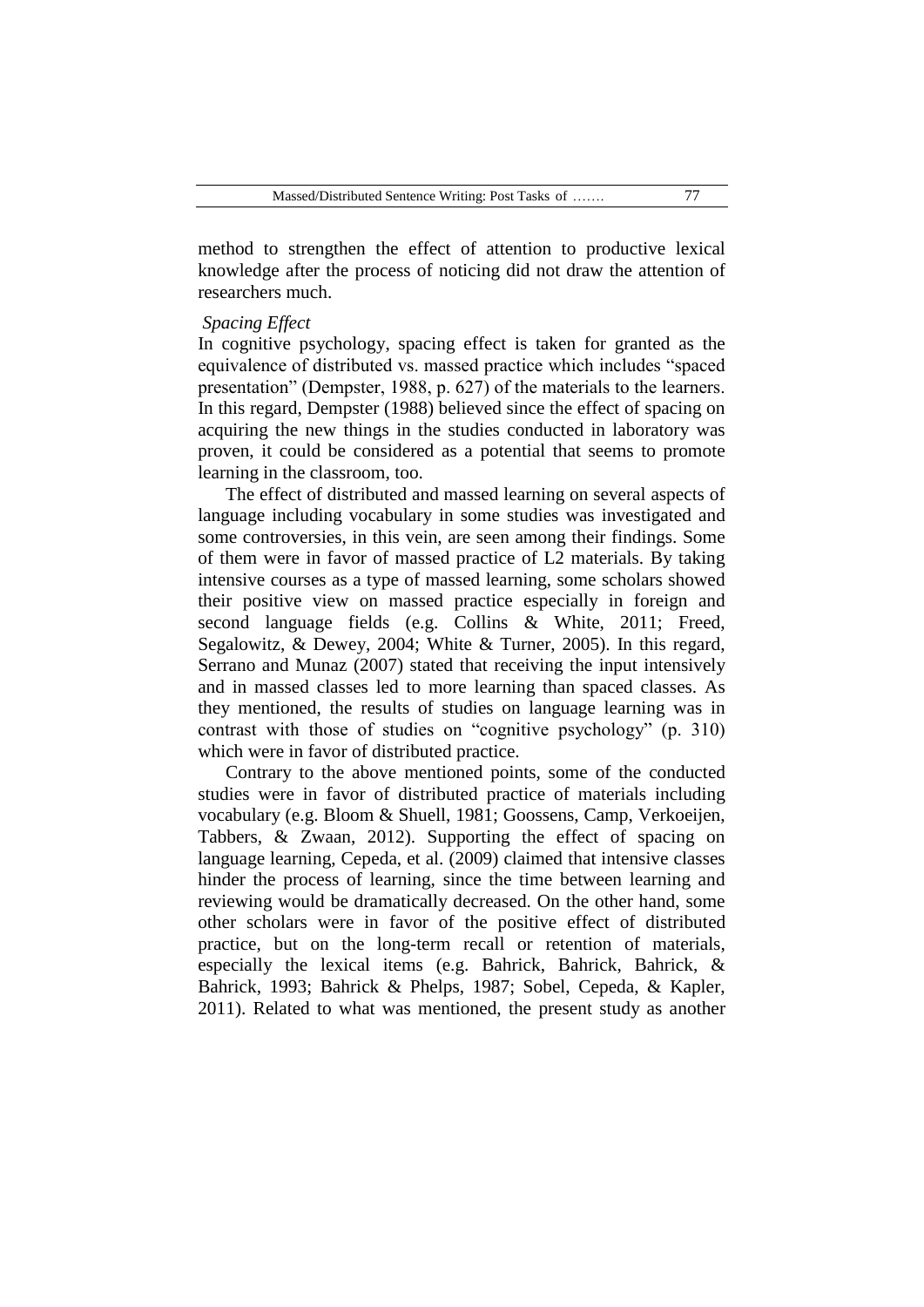research on noticing and strengthening its effect, but this time on productivity of lexical knowledge in two ways (i.e. massed/distributed sentence writing), tried to answer the following question:

-Is there any significant difference in the productivity of lexical knowledge between groups experiencing massed vs. distributed sentence writing in the short vs. long term?

### **Methodology**

## *Participants*

The participants of the present study were 42 Iranian female upperintermediate B.A students of English of two intact classes from a state university in Tehran ranging from 18-40 years old. They participated in the study in two homogenous groups which each one included 21 participants.

#### *Instrumentation*

The study was conducted through implementing the following instruments:

- 1. A TOEFL test (2004) which was retrieved from Ebteda Publication (2010), and included reading comprehension and structure and written expression sections was utilized, to ensure that the participants were at the same proficiency level. In fact, to be more practical, the listening section of the test was excluded.
- 2. A "rational c-test" (Huhta, 1996, p. 218) which consisted of the noticed vocabulary items in the pilot study and was taken from a passage from Acklam and Crace (2006) **--***Total English (Upper intermediate)***--** was tailored by the researchers to investigate the participants' productive lexical knowledge in the pre test and the two post tests (see Appendix). According to Acklam and Crace (2006), the aforementioned book and the passage were designed for the learners at upper-intermediate level. Indeed, as different versions of the C-tests in the previous literature were taken for granted as the means of testing productive lexical knowledge of the learners (e.g. Laufer & Nation, 1995), and also due to the fact that the number of the presented letters for every deleted word was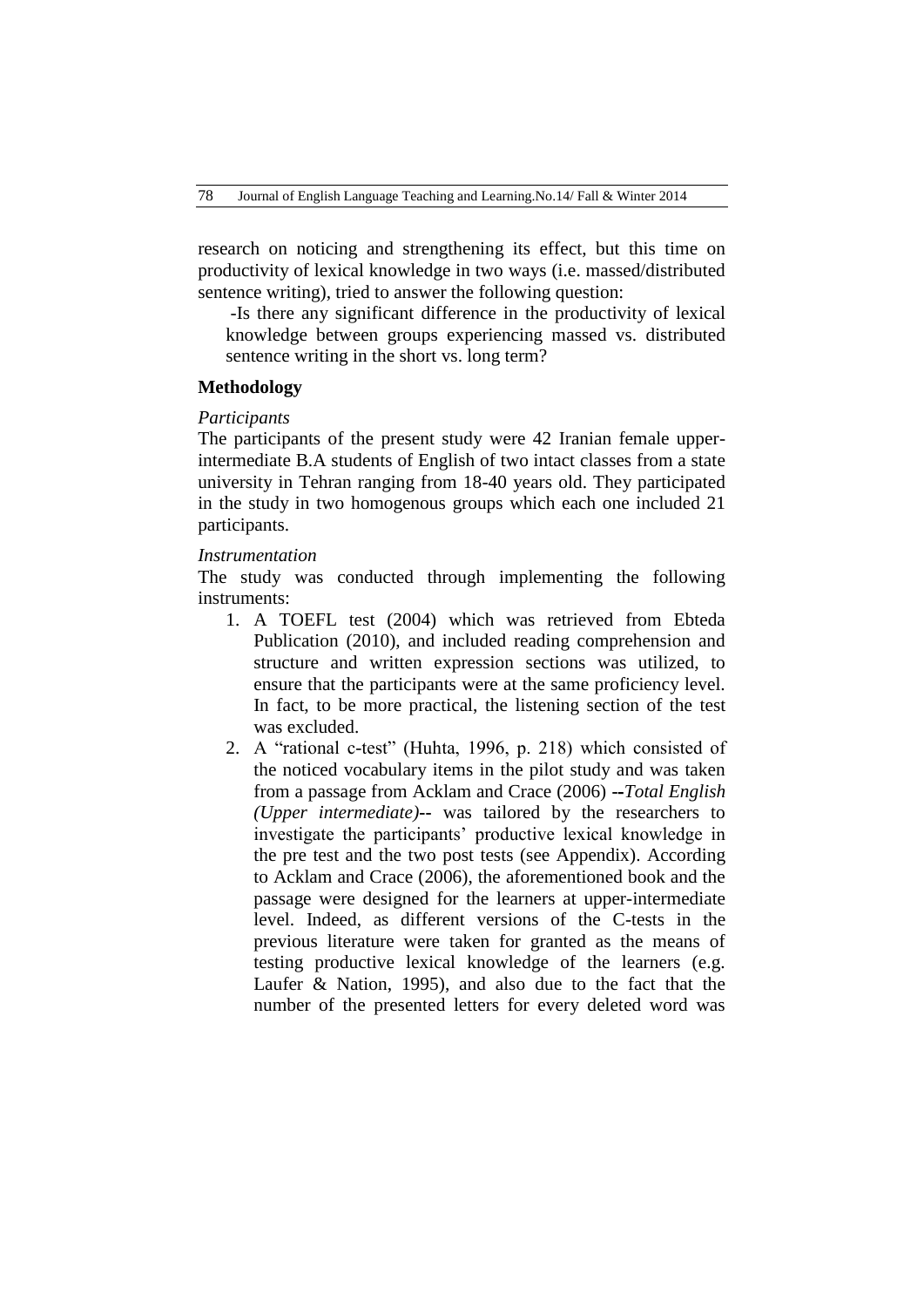flexible in the related literature (Laufer & Nation, 1995; Sigott & Koberl, 1996), the first two letters of every deleted word were presented in the devised C-test. The readability of the selected text was tested through "Flesch Readability Formula" (Mousavi, 1997), and the reliability of the abovementioned test was computed through "test-retest" method (Brown, 2005, p. 175) demonstrating to be highly reliable (i.e.  $r = .8$ ;  $p < .01$ ). Also, the "content validity" (Brown, 2005, p. 221) of the test was confirmed by three of the professors of English Department of that university; as they admitted this C-test as the indicator of productive vocabulary knowledge of the participants of this study. Moreover, the "criterion-related" validity (Brown, 2005, p. 234) of the C-test was proven through validating the results of the two post tests with the results of the TOEFL test (2004).

#### *Procedure*

The study was conducted in three phases of pre-noticing, noticing, and post tasks of noticing. The first two phases which acted as the prerequisite for the post tasks of noticing were somehow similar to that of Abednia and Tajik (2012) but with two differences. To do the study, two intact classes from a state university in Tehran at upperintermediate proficiency level were selected. They sat for a TOFEL test (2004) and based on 1 SD above or below the mean, 21 out of 28 participants in one class, and 21 out of 29 in the other class were selected as the main participants of this study. Then, they were randomly assigned to the two groups of massed and distributed task. The other participants took part in the activities but were excluded from the data.

In the first phase, to select the words whose production was not as easy as their recognition to be worked on by the main participants, a pilot study was carried out among 10 English students of an English language institute. The results of the independent samples t-test showed no significant difference between the pilot and the main participants [i.e.  $t(50) = -.081$ ;  $p = .936$ ]. Therefore, the blank parts of the C-test were based on the result of the pilot study which finally led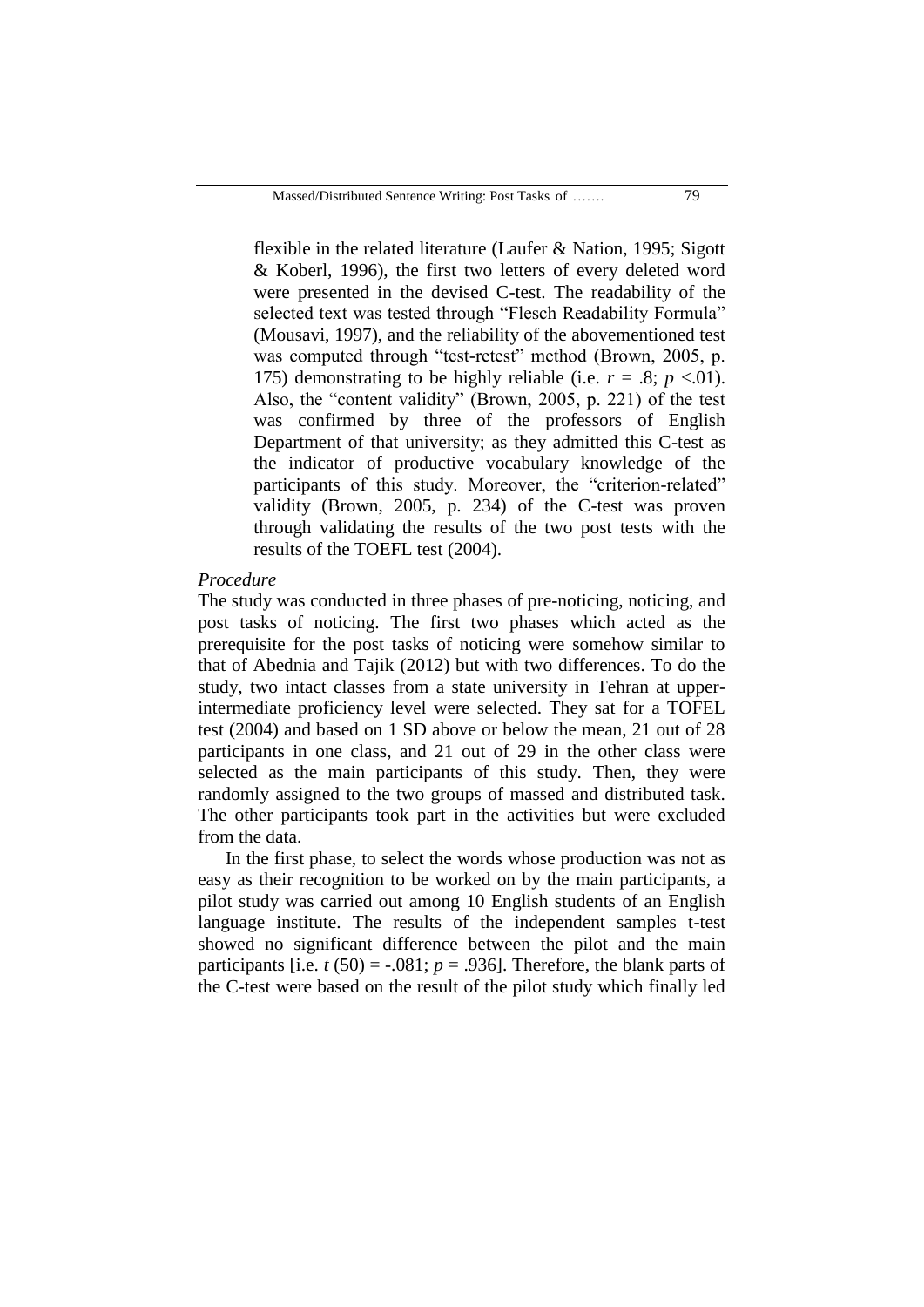to the selection of the most frequent 16 highlighted words out of 25, selected by the participants in the pilot test.

Following assigning the participants to two groups of massed and distributed, a C-test was given as the pre test to the learners of this study to know about their productive lexical knowledge before the noticing phase (i.e. highlighting the words in the text). The C-test for the participants of the study included 16 deleted words.

One week after implementing the pre test, to conduct the noticing phase, the complete text of the previous C- test was given to the learners of both groups to be read and discussed. Next, they were asked to highlight 25 words of the most problematic words in the text that they could comprehend easily but could not produce well. Therefore, noticing was conducted equally among all the participants. In fact, the meaning of the highlighted words was reviewed in this session, too. It is necessary to mention, to be sure that the selected words by the participants of main groups and the pilot group were the same, 16 words of the most frequently highlighted words by the participants of the pilot group from among the 25 highlighted words were used as the deleted words for the C-test, and also were utilized in the treatment phase.

The procedure conducted up to this level, i.e., pre-noticing and noticing was similar to what Abednia and Tajik (2012) did in their study to some extent. They selected the intended words by intuition and did not pilot them, whereas in the present study, the words deleted from the C-test were piloted. Moreover, they used a cloze test as an instrument, but in the present study, a C-test was utilized to achieve more accuracy. In fact, the procedure up to this level was considered as a prerequisite for the treatment (i.e. the massed sentence writing vs. distributed sentence writing). Thus, redoing these two phases was essential for the treatment procedure --post task phase.

One week later, the treatment phase for both groups started to be carried out. The participants of both groups made sentences with the noticed words. As a result, not only were the participants aware of the noticed words but also they practiced the noticed words. This process for both groups was conducted 4 times during 4 weeks. Thus, the participants of both groups were involved in the process of sentence writing as the post task of the noticing activity, but the difference was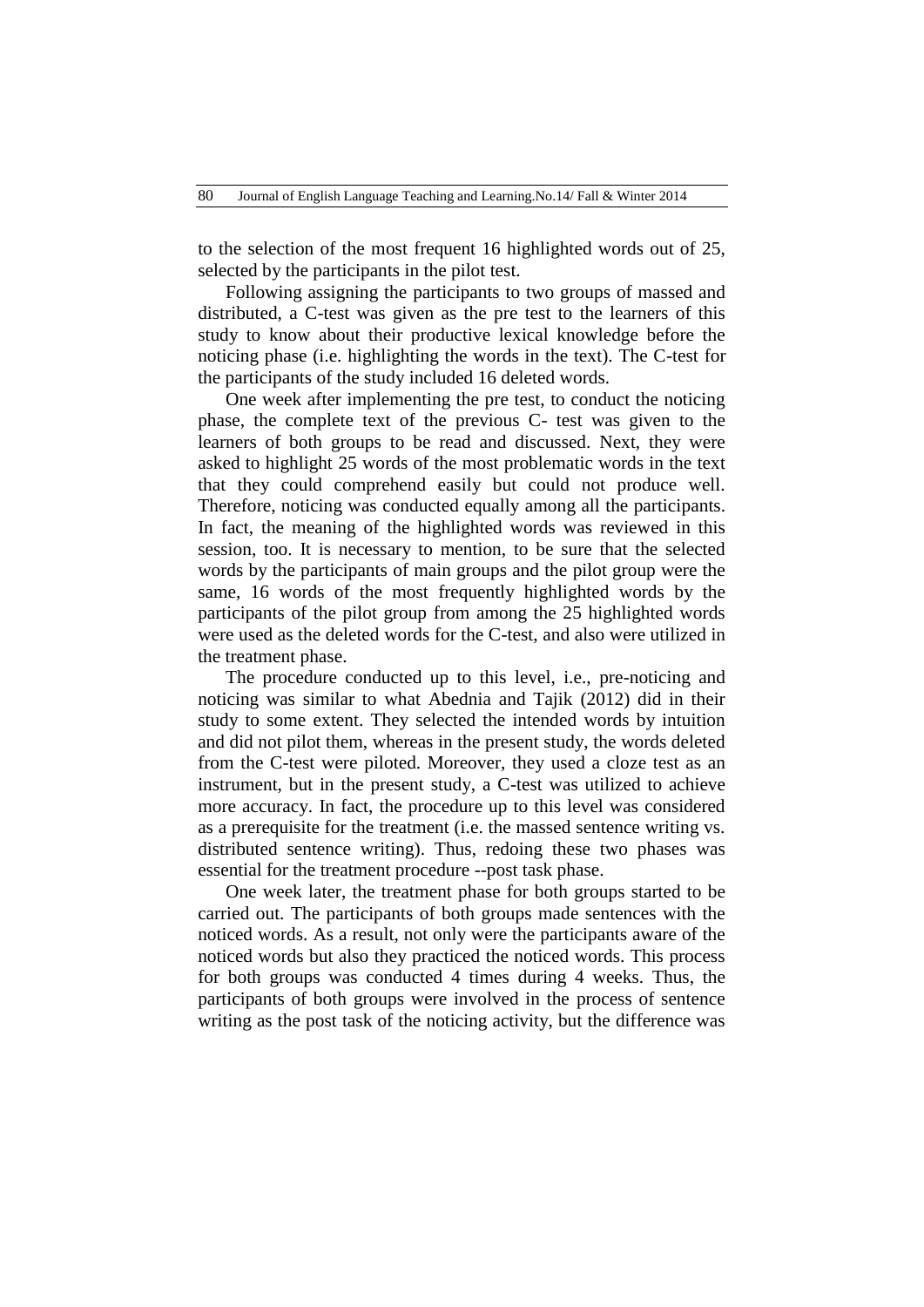in the kind of the treatment. Indeed, every week, the participants of one group were asked to write 4 sentences with the noticed words without any time interval in the process of their sentence writing. As a result, every week the researchers received the 4 written sentences, once in one day, i.e. this kind of writing was considered to be the massed sentence writing. However, the members of the other group wrote every 4 sentences with time interval. Hence, every day they wrote only one of the sentences and delivered it to the researchers in that day; every week, the process of treatment in this group took 4 successive days, and every day the researchers received one of the sentences from the participants of this group. Then, the participants of this group were involved in the distributed sentence writing. It is necessary to mention, to ensure that the process of the treatment was conducted well in both groups and to collect the sentences, every week, one of the researchers participated in every treatment session in each of the classes that the participants of every group were present and asked them to write the sentences in the class and then deliver them to the researchers in that day.

In fact, in every treatment session for both groups, the researchers gave one dictionary example for the presented word(s), as well. Then, the participants were asked to write the sentences. Furthermore, although Nasrollahy Shahry (2010) provided evidence that using the dictionary sentences or writing the sentences did not show any difference in the speed of remembering of vocabulary items among the learners at higher proficiency level, to get control over the process of the treatment, the researchers asked the participants to write the sentences by referring to their own knowledge and not by copying the dictionary examples.

In the following week, the same C-test was given to both groups to be completed to test the effect of the treatment in the short term. Since, according to the related literature of spacing, the time span between the first and the delayed post test was flexible (i.e. 4 days, 1 month, 5 weeks, or some years) (e.g. Bahrick & Phelps, 1987; Bloom & Shuell, 1981; Goossens et al., 2012; Moinzadeh, Talebinezhad, & Behazin, 2008), the same C-test as the delayed post test was administered in two weeks, as well.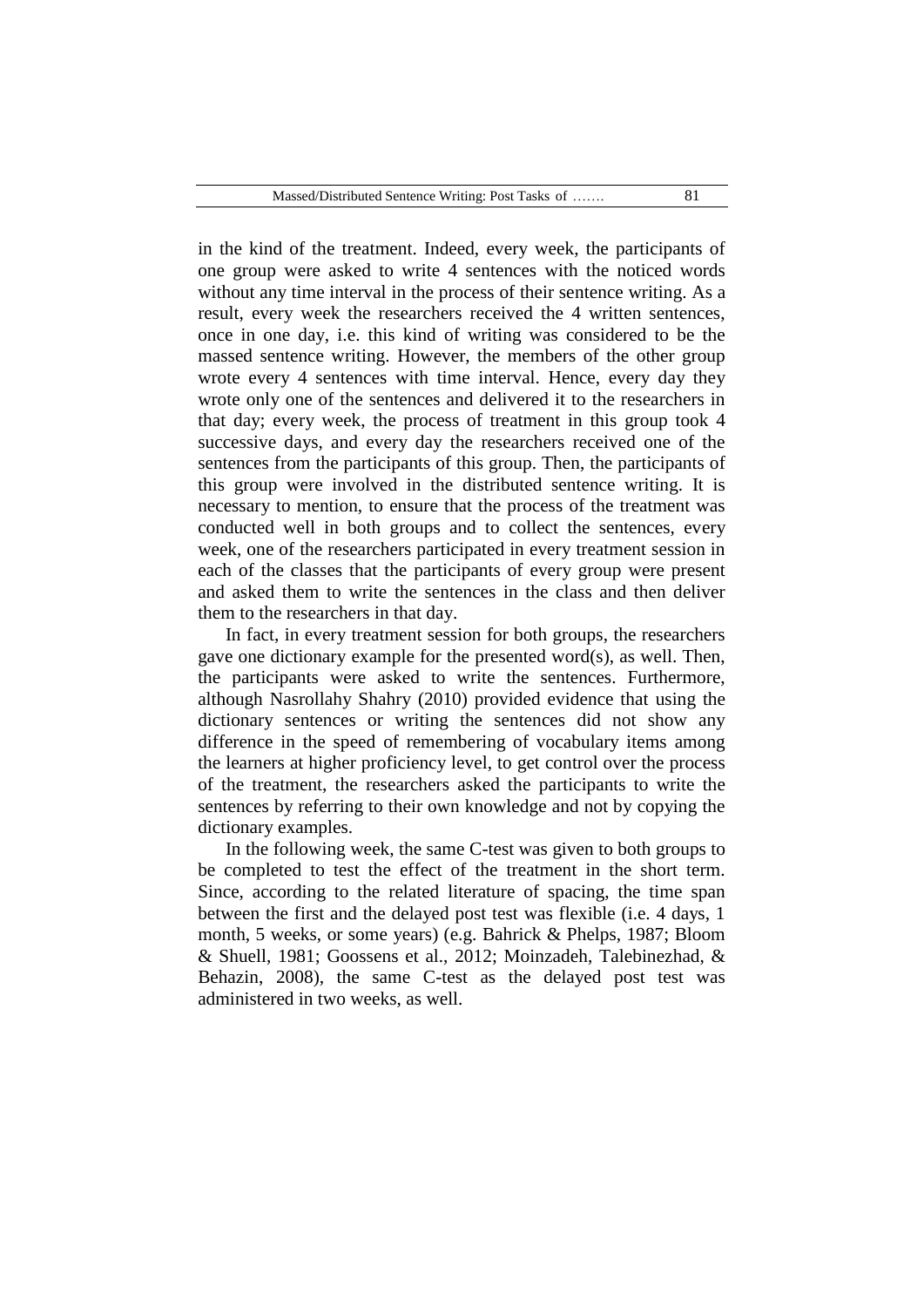# **Results**

To analyze the data, all the data went under the process by using SPSS software computer program, version 20. To be able to conduct, first the normality of distribution was checked through One-Sample Kolmogorov-Smirnov test. Then, a "two factor mixed design ANOVA" (Hinton, Brownlow, McMurray, & Cozens, 2005, p. 221) was implemented.

# Table 1

*One-Sample Kolmogorov-Smirnov Test for Massed/Distributed Groups in Pre Test, Post Test, and Delayed Post Test*

|                                    |              | Pre-<br>test,<br><b>Mass</b><br>ed<br>Grou<br>p | Pre-<br>test,<br>Distrib<br>uted<br>Group | Post-<br>test,<br>Masse<br>d | Post-<br>test,<br>Distrib<br>uted<br>Group Group | Delay<br>ed<br>Post-<br>test,<br>Masse<br>$\mathbf d$<br>Group | Delaye<br>d Post-<br>test,<br>Distribu<br>ted<br>Group |
|------------------------------------|--------------|-------------------------------------------------|-------------------------------------------|------------------------------|--------------------------------------------------|----------------------------------------------------------------|--------------------------------------------------------|
| $\boldsymbol{N}$                   |              | 21                                              | 21                                        | 21                           | 21                                               | 21                                                             | 21                                                     |
| Normal                             | Mean         | 3.43                                            | 3.57                                      | 8.95                         | 9.86                                             | 6.86                                                           | 8.76                                                   |
| Paramet<br>ers <sup>a,</sup>       | SD           | 1.076                                           | 1.121                                     | 2.397                        | 2.744                                            | 2.632                                                          | 2.095                                                  |
| Most<br>Extreme<br>Differen<br>ces | Absol<br>ute | .179                                            | .220                                      | .175                         | .233                                             | .141                                                           | .213                                                   |
|                                    | Positi<br>ve | .179                                            | .158                                      | .129                         | .126                                             | .141                                                           | .213                                                   |
|                                    | Negat<br>ive | $-179$                                          | $-.220$                                   | $-.175$                      | $-.233$                                          | $-.096$                                                        | $-.095$                                                |
| Kolmogorov-<br>Smirnov Z           |              | .819                                            | 1.009                                     | .800                         | 1.067                                            | .645                                                           | .978                                                   |
| Asymp. Sig.<br>$(2-tailed)$        |              | .514                                            | .260                                      | .544                         | .205                                             | .800                                                           | .295                                                   |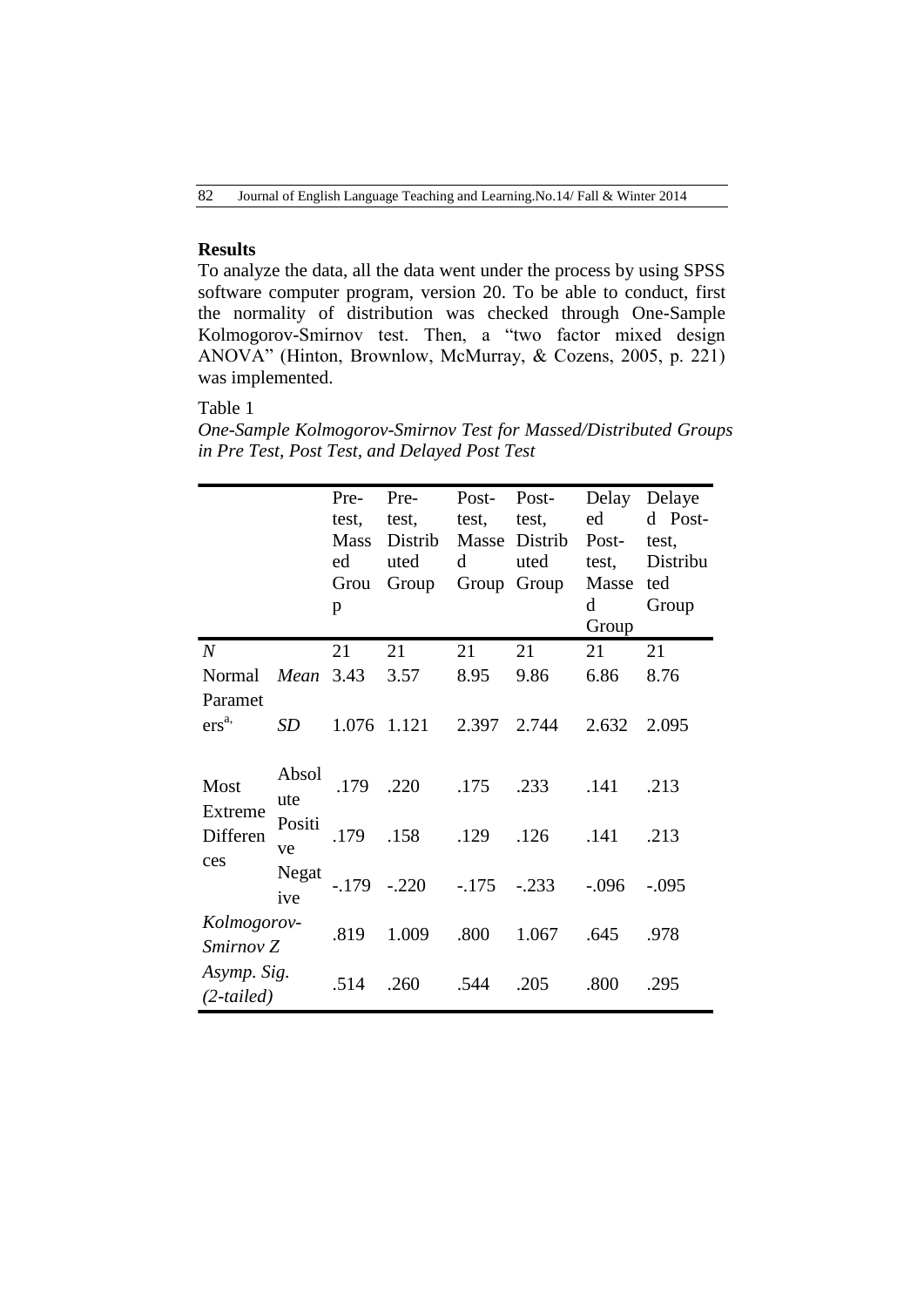According to Table 1, both groups contained a normal distribution in all the tests. Also, Table 2 reveals the descriptive statistics of the two groups

Table 2 *Descriptive Statistics of Two Groups in Pre Test, Post Test, and Delayed Post Test*

| n                   |                            | Mean | <b>Std. Deviation</b> | N  |
|---------------------|----------------------------|------|-----------------------|----|
|                     | <b>Massed Group</b>        | 3.43 | 1.076                 | 21 |
|                     | Pre Test Distributed Group | 3.57 | 1.121                 | 21 |
|                     | Total                      | 3.50 | 1.088                 | 42 |
| Post<br><b>Test</b> | <b>Massed Group</b>        | 8.95 | 2.397                 | 21 |
|                     | Distributed Group          | 9.86 | 2.744                 | 21 |
|                     | Total                      | 9.40 | 2.586                 | 42 |
| Delayed             | <b>Massed Group</b>        | 6.86 | 2.632                 | 21 |
| Post                | Distributed Group          | 8.76 | 2.095                 | 21 |
| <b>Test</b>         | Total                      | 7.81 | 2.540                 | 42 |

Based on Table 2, the mean scores of massed and distributed groups in the post test and the delayed post-test seemed close. Therefore, to see how the participants of each group of the massed/distributed improved in the post test/delayed post-test in comparison with the pre-test, the within-subject effect is provided in Table 3.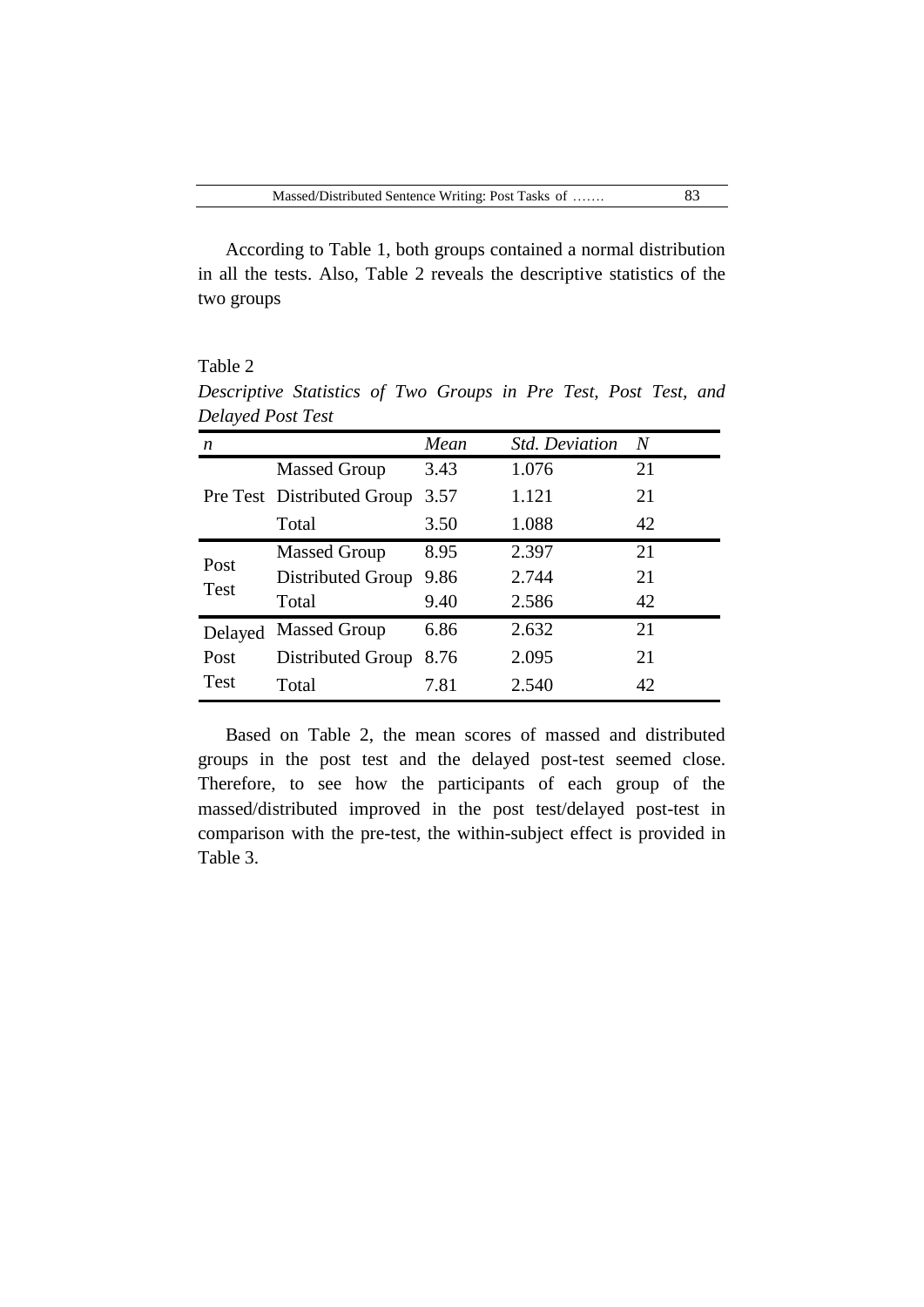| Table 3                                                              |
|----------------------------------------------------------------------|
| Tests of Within-Subjects Effects in Pre Test, Post Test, and Delayed |
| Post Test                                                            |

| Source                    |                        | Type III $df$<br>Sum of<br>Squares |                         | Mean<br>Squar<br>$\mathcal{C}_{0}$ | $\boldsymbol{F}$ | Sig. | Partial Eta<br>Squared |
|---------------------------|------------------------|------------------------------------|-------------------------|------------------------------------|------------------|------|------------------------|
| Test                      | Sphericity<br>Assumed  | 783.762                            | $\overline{2}$          | 391.88<br>1                        | 192.<br>128      | .000 | .828                   |
|                           | Greenhous<br>e-Geisser | 783.762                            | 1.642                   | 477.23<br>8                        | 192.<br>128      | .000 | .828                   |
|                           | Huynh-<br>Feldt        | 783.762                            | 1.746                   | 448.86<br>6                        | 192.<br>128      | .000 | .828                   |
|                           | Lower-<br>bound        | 783.762                            | 1.000                   | 783.76<br>$\overline{2}$           | 192.<br>128      | .000 | .828                   |
|                           | Sphericity<br>Assumed  | 16.397                             | $\overline{2}$          | 8.198                              | 4.01<br>9        | .022 | .091                   |
| <b>Test</b><br>∗<br>group | Greenhous<br>e-Geisser | 16.397                             | 1.642                   | 9.984                              | 4.01<br>9        | .030 | .091                   |
|                           | Huynh-<br>Feldt        | 16.397                             | 1.746                   | 9.391                              | 4.01<br>9        | .027 | .091                   |
|                           | Lower-<br>bound        | 16.397                             | 1.000                   | 16.397                             | 4.01<br>9        | .052 | .091                   |
| Error<br>(test)           | Sphericity<br>Assumed  | 163.175                            | 80                      | 2.040                              |                  |      |                        |
|                           | Greenhous<br>e-Geisser | 163.175                            | 65.69<br>$\overline{2}$ | 2.484                              |                  |      |                        |
|                           | Huynh-<br>Feldt        | 163.175                            | 69.84<br>4              | 2.336                              |                  |      |                        |
|                           | Lower-<br>bound        | 163.175                            | 40.00<br>0              | 4.079                              |                  |      |                        |

Based on Table 3, the productivity of lexical knowledge of each group was boosted in the two post-tests in comparison with the pretest in that group;  $F(1.642, 65.692) = 192.128$ ;  $p < .05$ , but to know where the difference was, the bonferroni test was conducted (Field,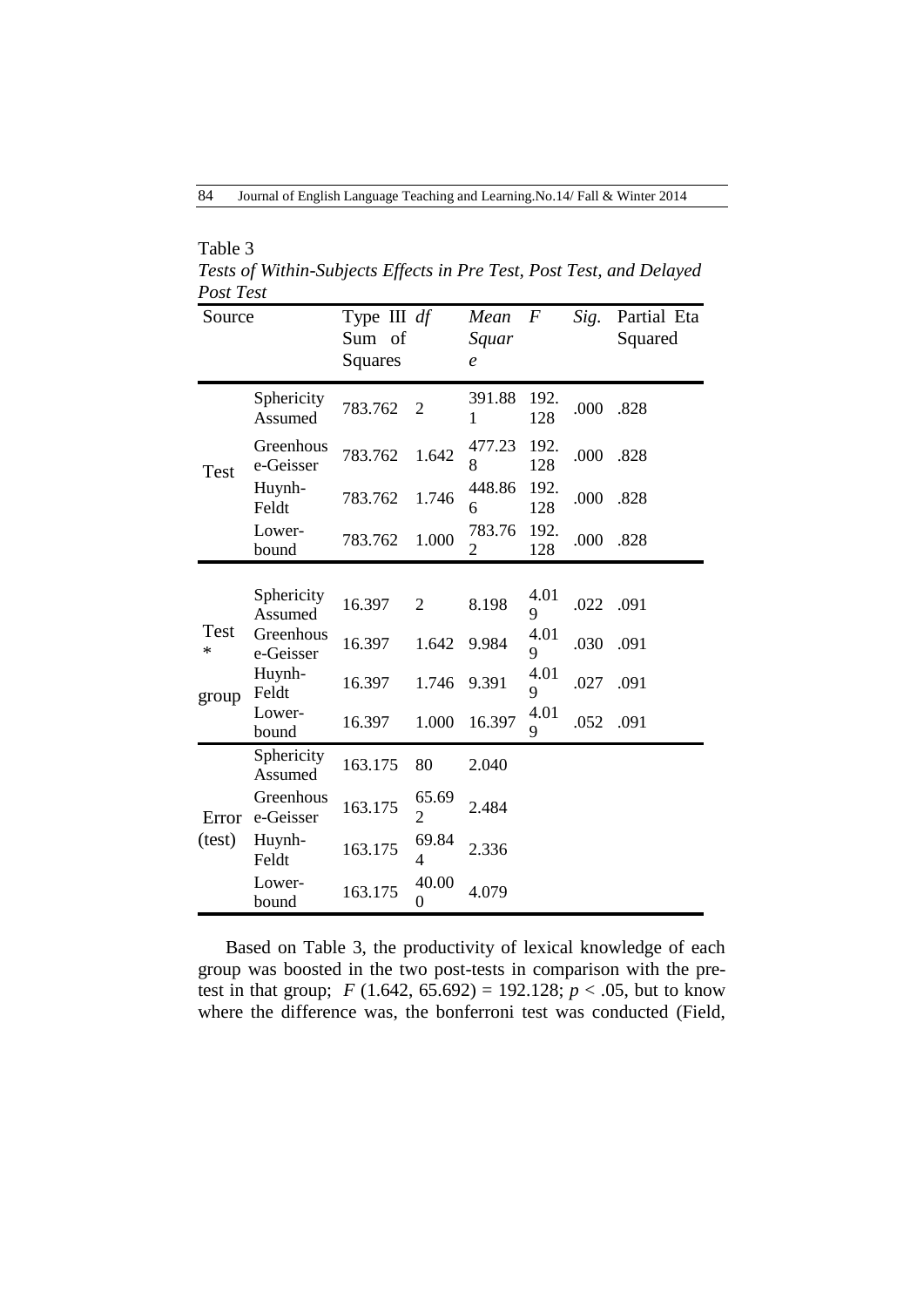2009). Besides, the interaction of test (i.e. the pre-test, the post test, and the delayed post-test) and the methods of learning in each group (massed vs. distributed) was shown to be significant [*F* (1.642, 65.692) = 4.019;  $p < .05$ ]. Table 4 shows the results of the bonferroni test.

Table 4

|                          |                                  | Pairwise Comparisons in Pre Test, Post Test and Delayed Post Test |      |                     |                                      |            |
|--------------------------|----------------------------------|-------------------------------------------------------------------|------|---------------------|--------------------------------------|------------|
| $\rm (I)$                | (J) Test Mean                    |                                                                   | Std. | $\overline{Sig.}^b$ | 95%                                  | Confidence |
| Test                     |                                  | Difference (I- Error                                              |      |                     | Interval for Difference <sup>a</sup> |            |
|                          |                                  | J)                                                                |      |                     | Lower                                | Upper      |
|                          |                                  |                                                                   |      |                     | Bound                                | Bound      |
|                          | Post-<br>test                    | $-5.905$ *                                                        | .363 | .000                | $-6.812$                             | $-4.997$   |
| Pre<br>Test              | Delaye<br>d Post-<br>Test        | $-4.310^*$                                                        | .324 | .000                | $-5.119$                             | $-3.500$   |
|                          |                                  |                                                                   |      |                     |                                      |            |
|                          | Pre-<br>Test                     | $5.905*$                                                          | .363 | .000                | 4.997                                | 6.812      |
| Post<br>Test             | Delaye<br>d Post-<br><b>Test</b> | $1.595*$                                                          | .234 | .000                | 1.012                                | 2.179      |
| Delay Pre-<br>ed<br>Post | Test                             | $4.310^{*}$                                                       | .324 | .000                | 3.500                                | 5.119      |
| Test                     | Post-<br>Test                    | $-1.595$ <sup>*</sup>                                             | .234 | .000                | $-2.179$                             | $-1.012$   |

*Pairwise Comparisons in Pre Test, Post Test and Delayed Post Test*

*Note:* Based on estimated marginal means

\*. The mean difference is significant at the .05 level.

a. Adjustment for multiple comparisons: Bonferroni.

Based on Table 4, there was a significant difference in the productivity of lexical knowledge of each group in the pre-test, the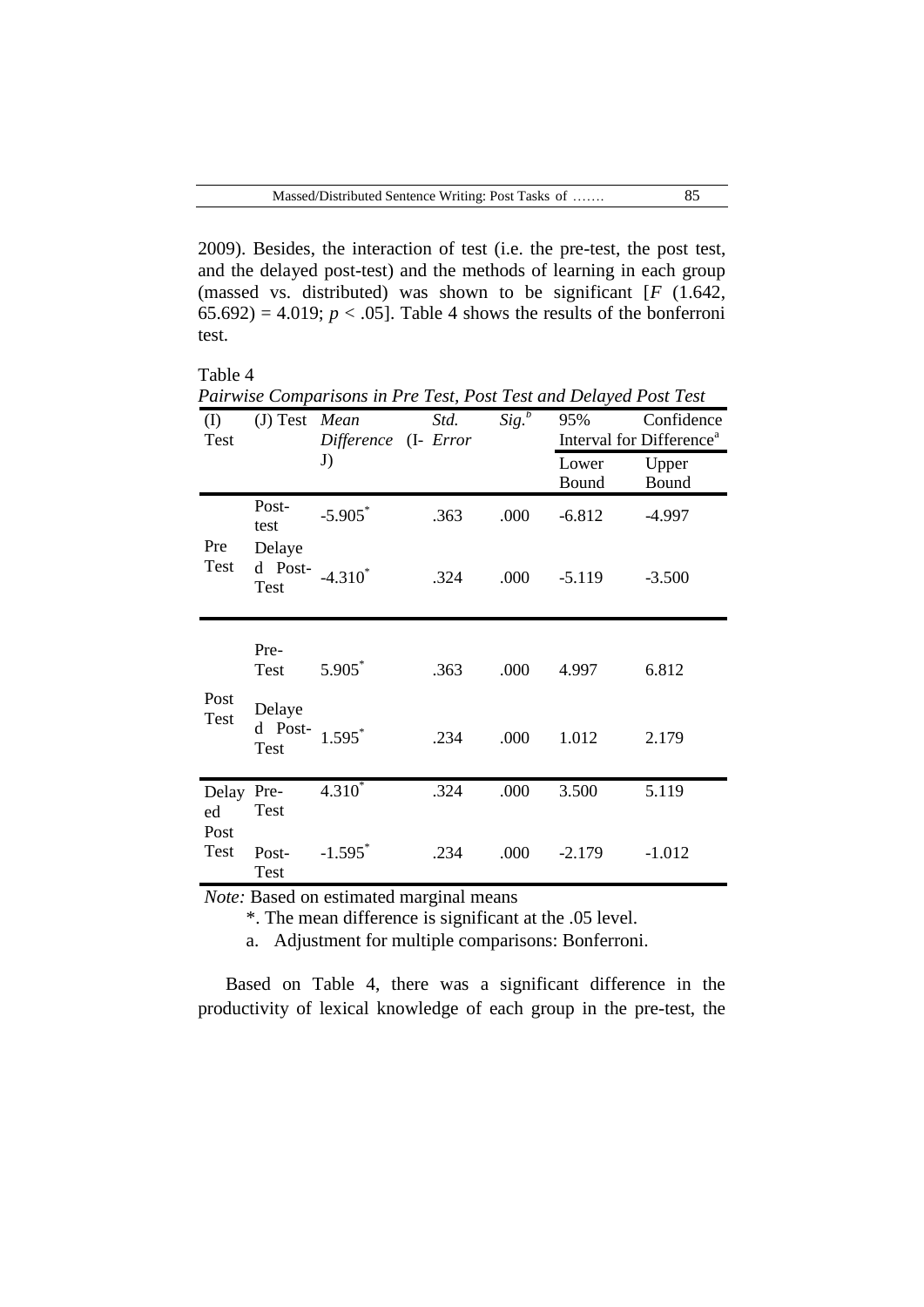post test, and the delayed post. To sum up, by considering the mean score of each group in three tests (see Table 2), it can be concluded that the productive lexical knowledge of every group improved significantly in the post test in comparison with the pre-test. But, this score decreased in the delayed post-test in comparison with the post test.

To see the development of each group in the post test and the delayed post-test in comparison with the pre-test, the estimated marginal means of two groups in three tests are shown in Figure1.



*Figure 1.* Estimated Marginal Means for 1 (Pre Test), 2 (Post Test), and 3 (Delayed Post Test) of Massed/Distributed Groups

Also, to investigate which of the two groups of massed vs. distributed could outperform the other in the pre-test, the post test, and the delayed post-test, the test of between-subject effect is provided in Table 5, as well.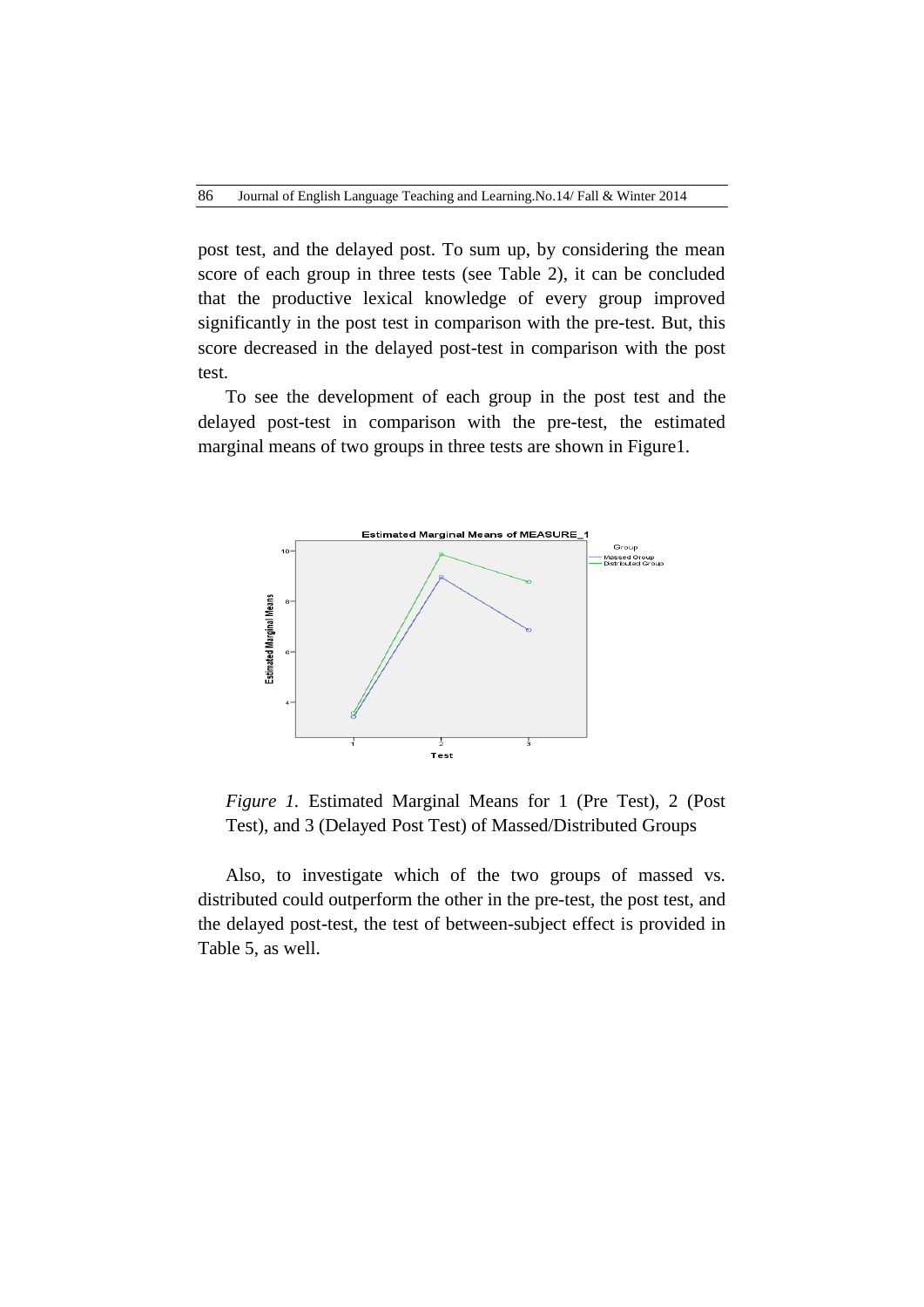# Table 5

*Tests of Between-Subjects Effects of Massed/Distributed Groups in Pre Test, Post Test, and Delayed Post Test*

| Source                               | Type III Sum df<br>of Squares |    | Mean<br>Square                           | F     | Sig. | Partial Eta<br>Squared |
|--------------------------------------|-------------------------------|----|------------------------------------------|-------|------|------------------------|
| Intercept                            | 6007.143                      |    | $\overline{6007.143}$ $\frac{637.3}{36}$ |       | .000 | .941                   |
| Massed/<br>Distribut<br>ed<br>Groups | 30.508                        |    | 30.508                                   | 3.237 | .080 | .075                   |
| Error                                | 377.016                       | 40 | 9.425                                    |       |      |                        |

Based on Table 5, no significant difference  $[F(1, 40) = 3.237; P >$ .05] was seen between the massed group and the distributed group, though according to Table 2, the mean scores of the distributed group in the post test and the delayed post-test were more than those of the massed group.

## **Discussion**

The first point worth discussing is considering the effect of time. As the findings of the present study regarding the productive lexical knowledge showed, both groups were at the same level of proficiency before the treatment, but both groups' productive vocabulary knowledge improved significantly in the two post-tests in comparison with the pre-test. Hence, it is clear that presenting a task as the post task of noticing was significantly influential in enhancing the noticed productive lexical items in the short/long term. Indeed, involving the learners with more exercises (i.e. sentence writing in this case) led them to more retention of the noticed productive vocabulary items. However, the two-week time interval between the two post-tests in which no more tasks were presented to the participants caused the effect of the post task weaker and consequently less retention occurred in the delayed post-test than in the post test.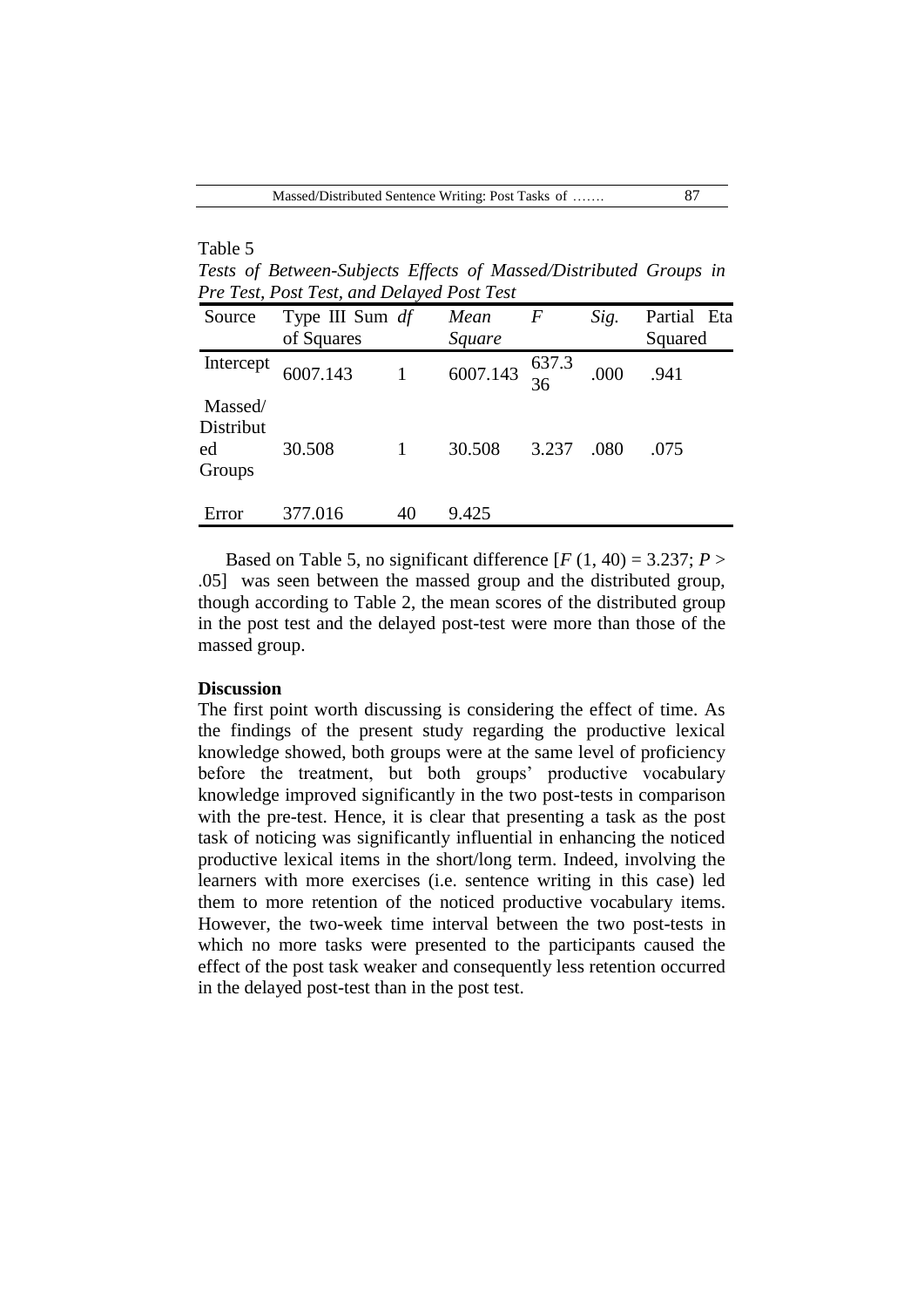Similar to the results of the present study, Song and Suh (2008), and Alizadeh Kolagar (2012) were in favor of presenting a kind of post task of noticing activity (i.e. picture-cued written task and reconstruction task as two sorts of post tasks in their studies). Indeed, similar to the results of the present study, Song and Suh (2008) proved that any kind of post task was significantly effective in enhancing the effect of noticing after the process of treatment. Also, like the results of the present study, their findings showed no significant difference between the effect of two types of post tasks (i.e. picture-cued written task and reconstruction task) after the process of noticing. But, as Alizadeh Kolagar's (2012) results indicated, only one of the two groups who received a kind of post task (i.e. reconstruction task) improved in the post test in comparison with the pre-test, which was contrary to the findings of the present study and Song and Suh's (2008). These results were perhaps on the basis of the issue that unlike the present study and Song and Suh's (2008), Alizadeh Kolagar (2012) included teenage students in her study, and also contrary to the present study -working on productive lexical items-- and different from Song and Suh (2008) -working on a type of conditional sentences-- she focused her study on improving the effect of noticing a specific aspect of structure.

 From another point of view, the interaction between the time factor (i.e. the time between the pre-test, the post test and the delayed post-test) and the methods of learning in each group (i.e. massed vs. distributed) is worth discussing. On the one hand, the achieved results of both groups of massed/distributed in the short term were significantly better than those of the massed/distributed groups in the long term, in general, on the other hand, the mean score of the distributed group in the short term was better than that of the massed group in the long term, and the mean score of the massed group in the short term was slightly better than that of the distributed group in the long term.

In short, considering the interaction of time between the two posttests in comparison with the pre-test, and the types of learning in each group (i.e. massed/distributed), it is worth stating that the retention of the learnt productive vocabulary items in the short term was more effective than that in the long term, and also the difference between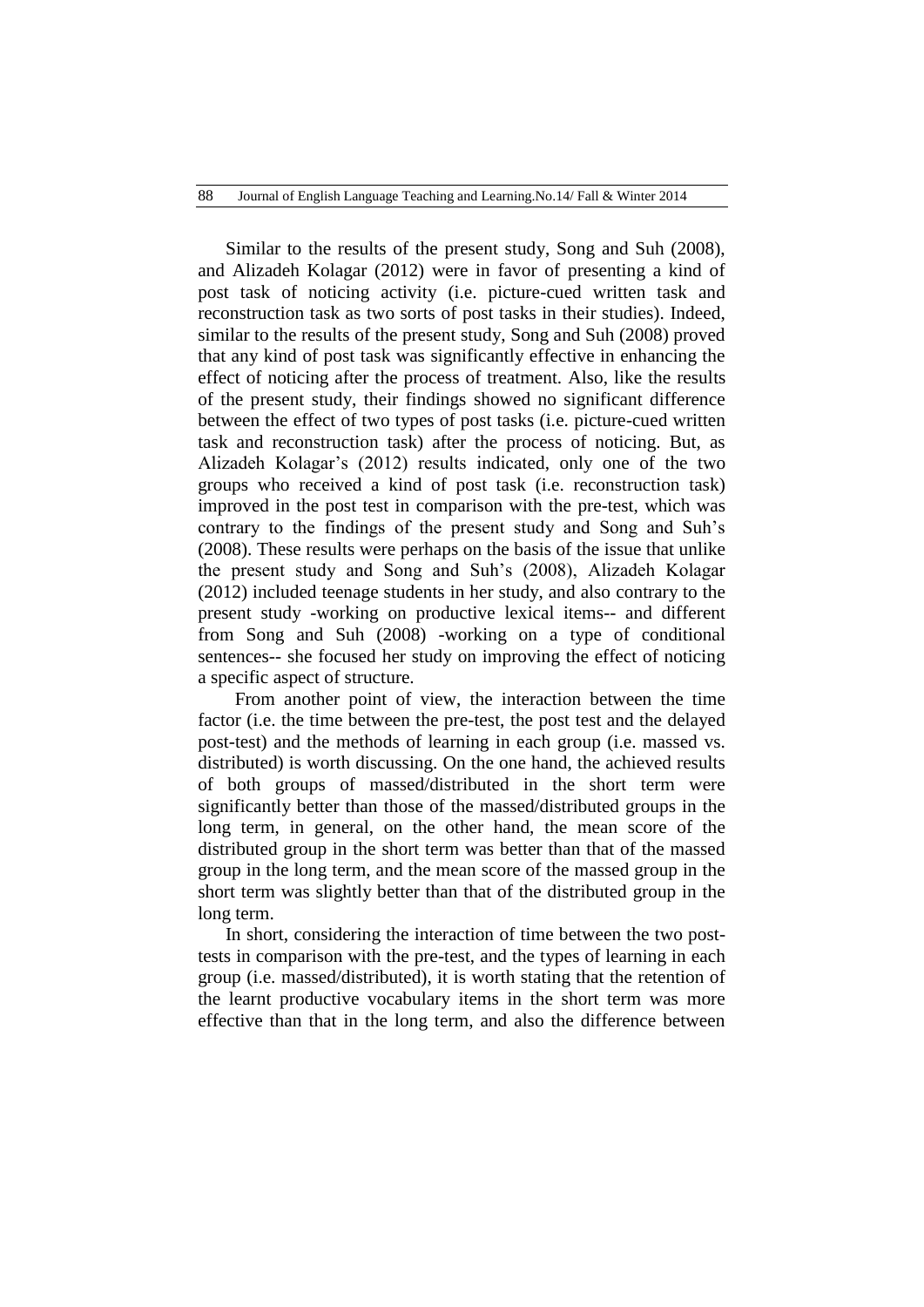the results of the two groups in each test was not significant; however, the interaction between the time and the methods of learning was significant. Possibly, the significance of the interaction was due to the point that firstly the effectiveness of the time in the interaction was more than that of the types of learning. Besides, it was perhaps as a result of the issue that the mean difference between the massed vs. the distributed groups in the long term was much more than that in the short term. The findings of the present study, in this vein, supported Goossens, et al. (2012). The findings of their study showed the children's learning of the words was more successful through spaced repeating than the massed repeating in the short/long term. But, the interaction between the method and the time interval of two tests was not significant in their study. It was possibly as a consequence of the issue that contrary to the present study, the children were the participants of their study and children differ from adults in remembering things.

The present study had some common points with another study in this field (Moinzadeh, et al., 2008). Some groups of the participants took part in their study; one of the groups received the exposure once a day during 6 consecutive days in each week, another group experienced this process 3 times in every week, the other group received the English materials twice a week, and the last group experienced the process once a week. According to them, one session exposure of L2 materials in every week was not enough for the retention of the learnt materials in EFL. The present study confirmed their results. Moinzadeh et al. (2008) believed that one day exposure in a week was not significantly effective in the retention of vocabulary items after the treatment in comparison with the pre-test, and also the mean score of the group who experienced one day exposure in the pretest was lower than those of the other groups, having more sessions of exposure in each week, in the post tests. Indeed, one day exposure, which was considered as the massed learning in the present study, included one session exposure of vocabulary items to the participants in Moinzadeh et al.'s (2008) study which seemed to be the most distributed way of learning investigated in their study. In other words, in the present study, once a week four sentences were written in the massed group, but in their study, every week, one group of learners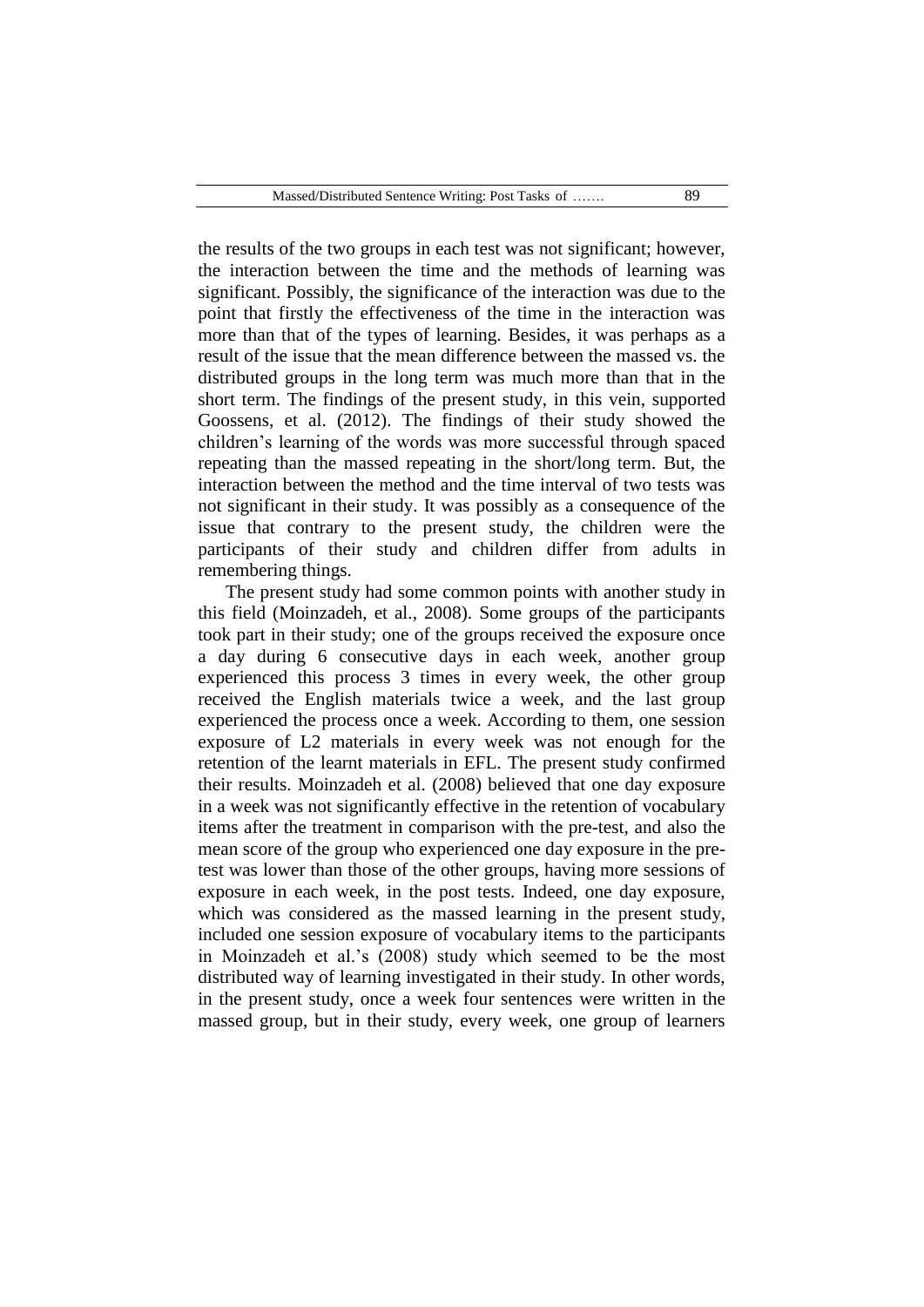received only one session exposure of materials that lasted for 6 weeks. Moreover, they did not consider 4 successive days in their study, and did not include four-session exposure of vocabulary items in one day to the participants.

In fact, the findings of present study can have the implication that if improving the productive lexical knowledge without considering the type of teaching (i.e. massed vs. distributed) is the goal, the massed/distributed sentence writing in the short term is better than in the long term; since the massed/distributed sentence writing are both considered as two sorts of practice, they help the process of learning but in longer time, the distributed one can be more beneficial.

As the third point worth discussing, in the present study, the mean scores of the distributed group in the post test, and the delayed posttest were more than those of the massed group in the two post-tests; however, the differences were not significant. Therefore, more retention happened in the distributed group in the long term than in the massed group. In supporting the beneficial effect of distributed learning of vocabulary items in the long term, this study was in line with Bahrick et al. (1993), and Sobel et al. (2011), as well. The achieved results of the present study at this part will help the EFL learners keen on developing their lexical knowledge through self study in the long term. They would know that acquiring the vocabulary items through the distributed way would be more effective than learning them in the massed way. Besides, the EFL teachers would be informed that if the kind of teaching to improve the productive lexical knowledge, especially in the long term, is the aim, the distributed sentence writing is more suggested.

#### **Conclusion**

Regarding the effect of time, it can be concluded that presenting a task as the post task of noticing was significantly influential in enhancing the noticed productive lexical items in the short/long term. But, due to the two-week time interval between the two post-tests, less retention happened in the long term than in the short term, in general. Moreover, the interaction between the time factor and the techniques of massed vs. distributed learning was significant. Hence, it can be concluded that the achieved results of both groups of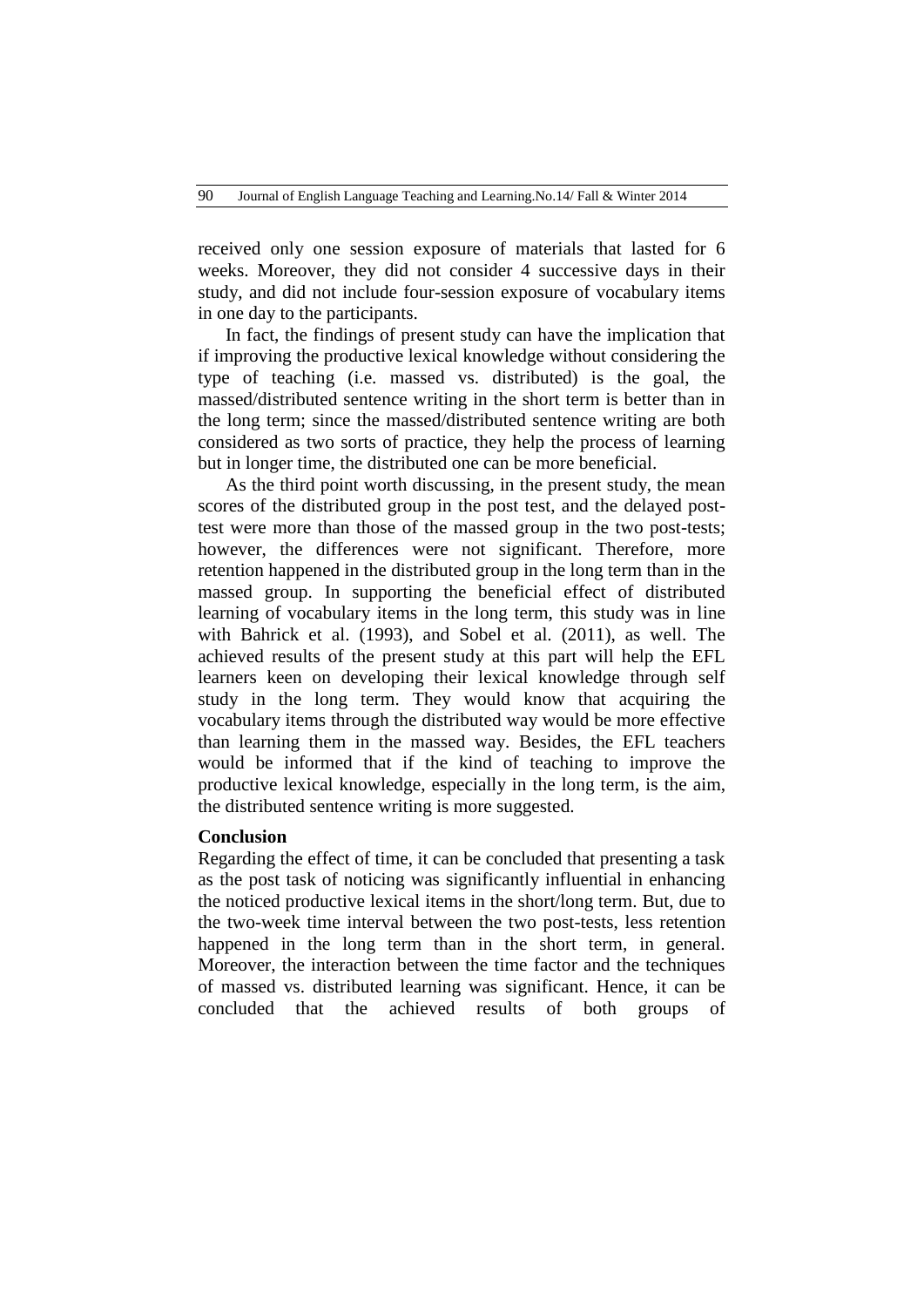massed/distributed in the short term were significantly better than those of the massed/distributed groups in the long term, in general. In other words, regardless of types of learning (i.e. massed vs. distributed), more retention in the short term in comparison with the long term occurred in both groups. As another point, due to the superiority of the distributed way of learning to the massed way in both post-tests, though not significantly, it can be concluded that the distributed way of practicing the noticed items was more effective than the massed way in enhancing the productive vocabulary knowledge, especially in the long term.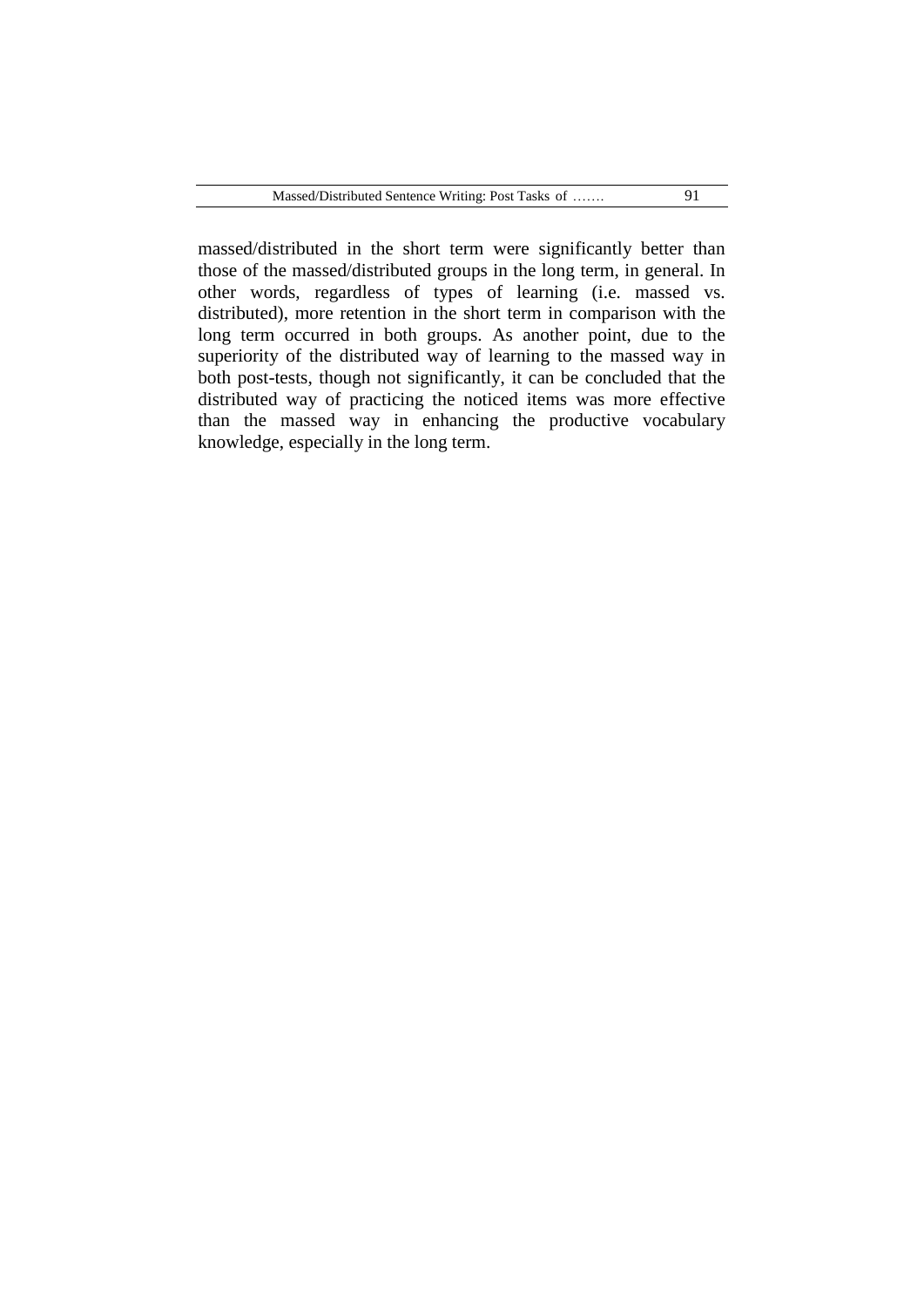### **References**

- Abednia, A., & Tajik, L. (2012). Noticing the receptive-productive gap. A step toward improving productive lexical knowledge. *The Iranian EFL Journal, 8* (3), 301-314.
- Acklam, R. & Crace, A. (2006). *Total English upper intermediate*: *Students' book and DVD pack (Total English).* NY: Pearson Longman Publication.
- Alizadeh Kolagar, S. M. (2012). *Picture-cued writing tasks vs. reconstruction tasks in noticing and learning English past tense*. (Unpublished thesis). Allameh Tabatabai University, Iran.
- Bahrick, H. P., Bahrick, L. E., Bahrick, A. S., & Bahrick, P. E. (1993). Maintenance of foreign language vocabulary and the spacing effect. *American Psychological Society, 4* (5), 316-321.
- Bahrick, H. P., & Phelps, E. (1987). Retention of Spanish vocabulary over 8 years. *Journal of Experimental Psychology: Learning, Memory, and Cognition, 13* (2), 344-349.
- Batstone, B. (1996). Key concepts in ELT. *Oxford Journal*. Retrieved from http://www. oxfordjournal. Org.on
- Bloom, K. C., & Shuell, T. J. (1981). Effects of massed and distributed practice on learning and retention of second-language vocabulary. *The Journal of Educational Research, 74* (4), 245- 248.
- Brown, J. D. (2005). *Testing in language programs: A comprehensive guide to English language assessment*. NY: McGraw-Hill.
- Cepeda, N. J., Coburn, N., Rohrer, D., Wixted, J. T., Mozer, M.C., & Pashler, H. (2009). Optimizing distributed practice. Theoretical analysis and practical implications. *Experimental Psychology, 56*  (2), 1-11.
- Collins, L., & White, J. (2011). An intensive look at intensity and language learning. *TESOL Quarterly, 45* (1), 106-133.
- Dempster, F. N. (1988). The spacing effect: A case study in the failure to apply the results of psychological research. *American Psychologist, 43*, 627-634.
- Ebteda Publication, (2010). *TOEFL actual tests administered in the past by ETS, a full-length paper-based exams for 2002-2004 with*   $a$ nswer key ( $7<sup>th</sup>$ ed). Tehran: Ebteda Publication.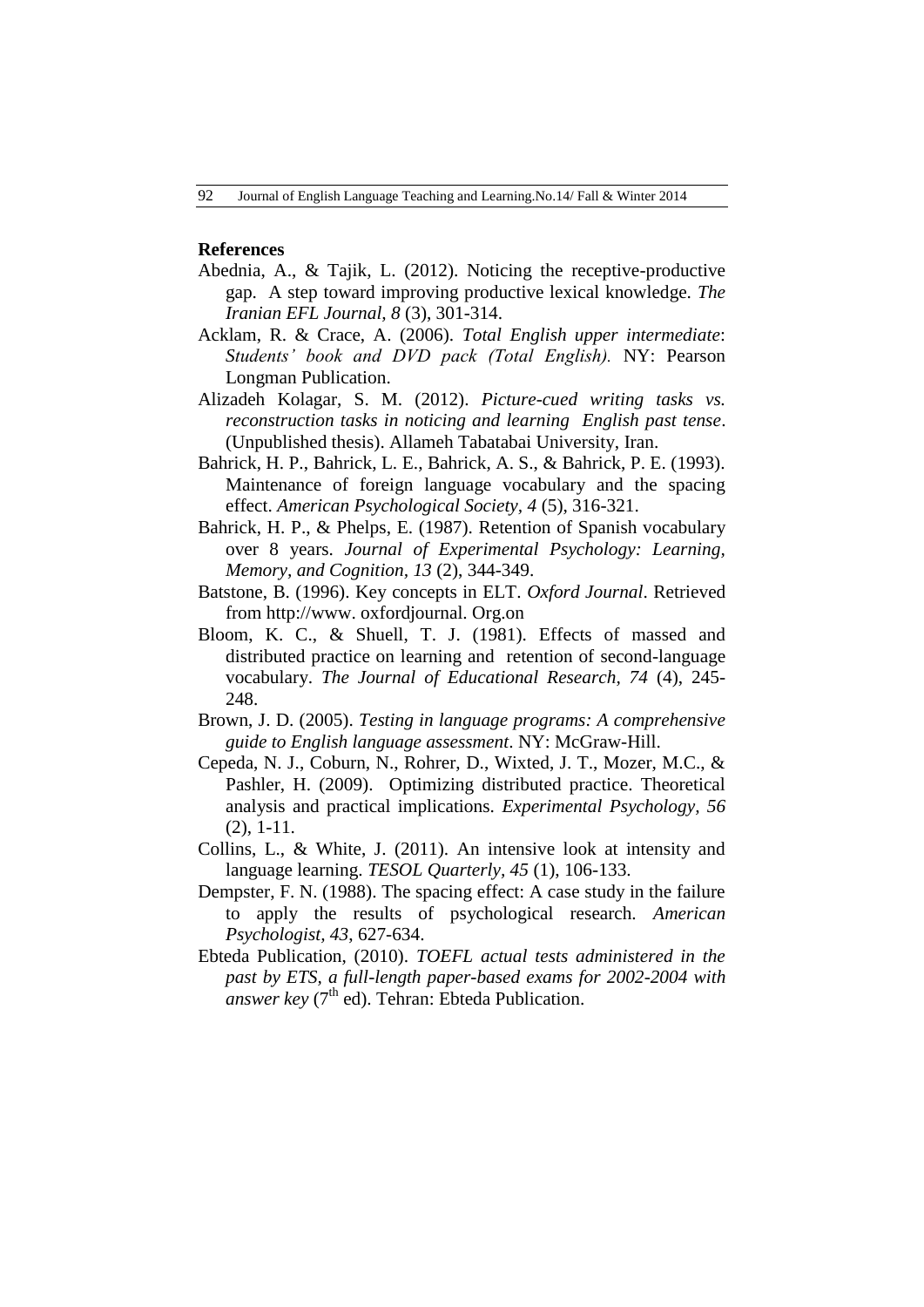- Ellis, R., Basturkmen, H., & Loewen, S. (2001). Preemptive focus on form in the ESL classroom. *TESOL Quarterly, 35* (3), 407-432.
- Field, A. (2009). *Discovering statistics using SPSS*. (3rd ed.). Los Angeles: Sage Publication.
- Freed, B. F. Segalowitz, N., & Dewey, D.P. (2004). Context of learning and second language fluency in French: Comparing regular classroom, abroad, and intensive domestic immersion programs. *Studies in Second Language Acquisition, 26* (2): 275- 301.
- Goossens, N. A. M. C., Camp, G., Verkoeijen, P. P. J. L., Tabbers, H. K., & Zwaan, R. A. (2012). Spreading the words: A spacing effect in vocabulary learning. *Journal of Cognitive Psychology, 24* (8), 965-971.
- Hawkes, M. ,L. (2011). Using task repetition to direct learner attention and focus on form. *Oxford Journal*. Retrieved from Eltj.oxfordjournals.org.
- Hinton, P. R., Brownlow, C., McMurray, I., & Cozens, B. (2005). *SPSS explained*. London & NY: Routledge Taylor & Francis Group.
- Huhta, A. (1996). Validating an EFL C-test for students of English philology. In R. Grtjhn (Ed.) *Der C-Test. Theoretische Grundlagen und praktische Anwendungen*.( pp. 31–51). Bochum: Brockmeyer. Retrieved from www.c-Test.de/.../09\_Huhta\_1996\_EFL%20c.
- Laufer, B. & Nation, P. (1995). Vocabulary size and use: Lexical richness in L2 written production. *Applied Linguistics, 16* (3), 307- 322.
- Lynch, T. (2001). Seeing what they meant*. ELT Journal*. Retrieved from Biblioteca.uqroo.mx/hemeroteca/elt\_journal
- Moinzadeh, A. R., Talebinezhad, M. R., & Behazin, A. (2008). Exposure density in relation to learning and retention in EFL. *Intl. J. Humanities, 15* (2), 71-97.
- Mousavi, S. A. (ed.). (1997). *A dictionary of language testing* (2nd ed). Tehran: Rahnama Publication.
- Nasrollahy Shahry, M. N. (2010). *The effect of receptive and productive vocabulary learning through reading and writing sentences on vocabulary acquisition.* (Unpublished thesis). Shahid Beheshti University, Iran.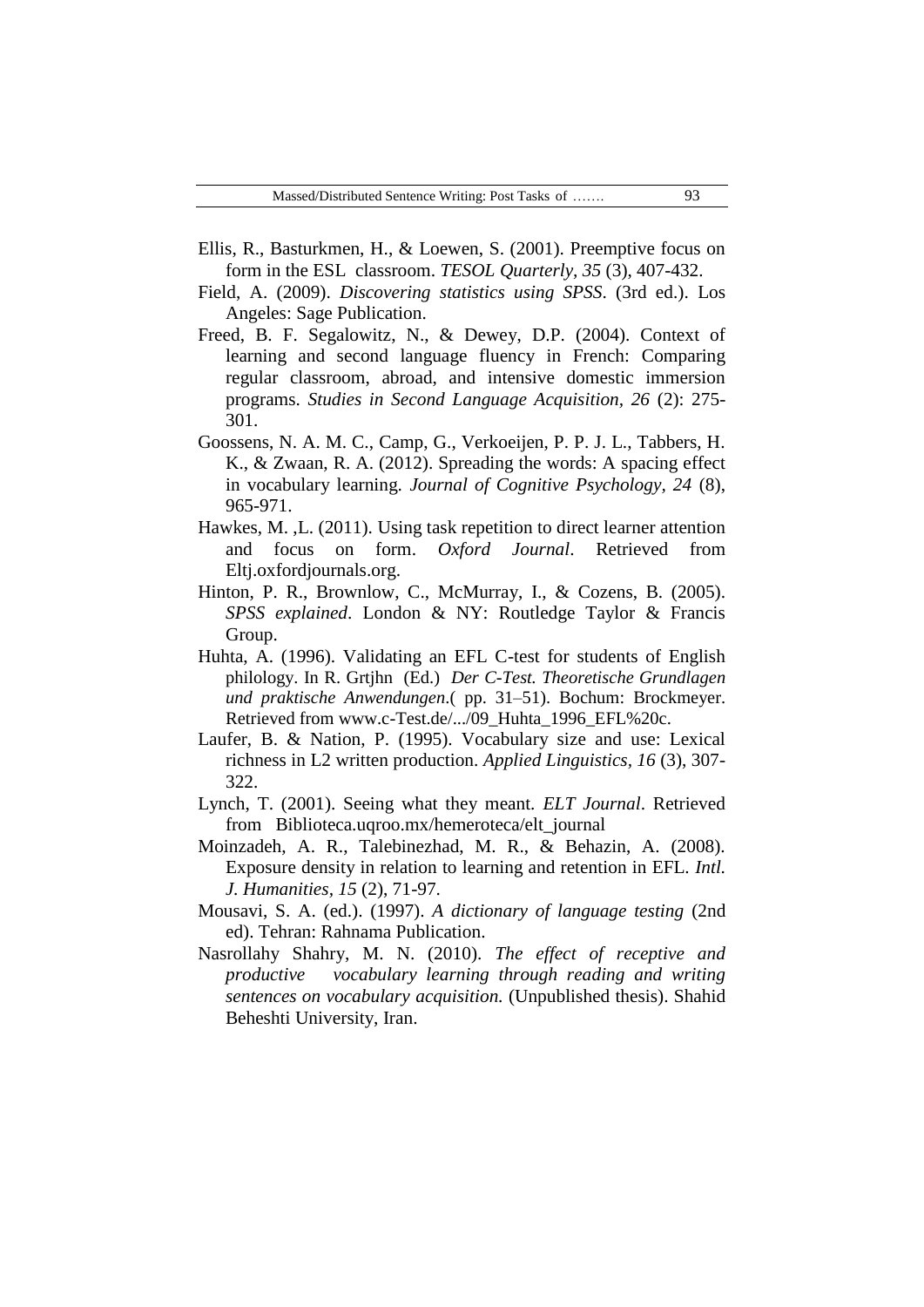- Serrano, R. & Munoz, C. (2007). Same hours, different time distribution: Any difference in EFL? *System 35*, 305-321. Retrieved from www.sciencedirect.com.
- Sigott, S., & Koberl, J. (1996). Deletion patterns and C-Test difficulty across languages. In R. Grtjhn (Ed.) *Der C-Test. Theoretische Grundlagen und praktische Anwendungen*. (pp. 159–172). Bochum: Brockmeyer.
- Skehan, P. & Foster, P. (1997). Task type and task processing conditions as influences on foreign language performance. *Language Teaching Research, 1* (3), 185-211.
- Sobel, H. S., Cepeda, N. J., & Kapler, I. V. (2011). Spacing effects in real-world classroom vocabulary learning. *Applied Cognitive Psychology, 25*, 763-767.
- Song, M. J. & Suh, B. R. (2008). The effects of output task types on noticing and learning of the English past counterfactual conditional. *System,36*, 295-312. Retrieved from www.science direct.com.
- White, J. L., &Turner, C. E. (2005). Comparing children and oral ability in two ESL programs. *The Canadian Modern Language Review, 61*(4), 491-517.

## **Appendix**

### **C-Test**

Who comes first?

A child's place in family birth order may play a role in the type of occupations that will interest him or her as an adult, new research suggests. In two related studies, researchers found that only children– and to certain extent first-born children– were more interested in intellectual, co.………..(cognitive) pursuits than were later-born children. In contrast, later-born children were more interested in both artistic and outdoor-related careers.

These results fit into theories that say our place in family birth order will influence our personality, said Frederick T. L. Leong, co- …………(co-author) of the study and professor of psychology at Ohio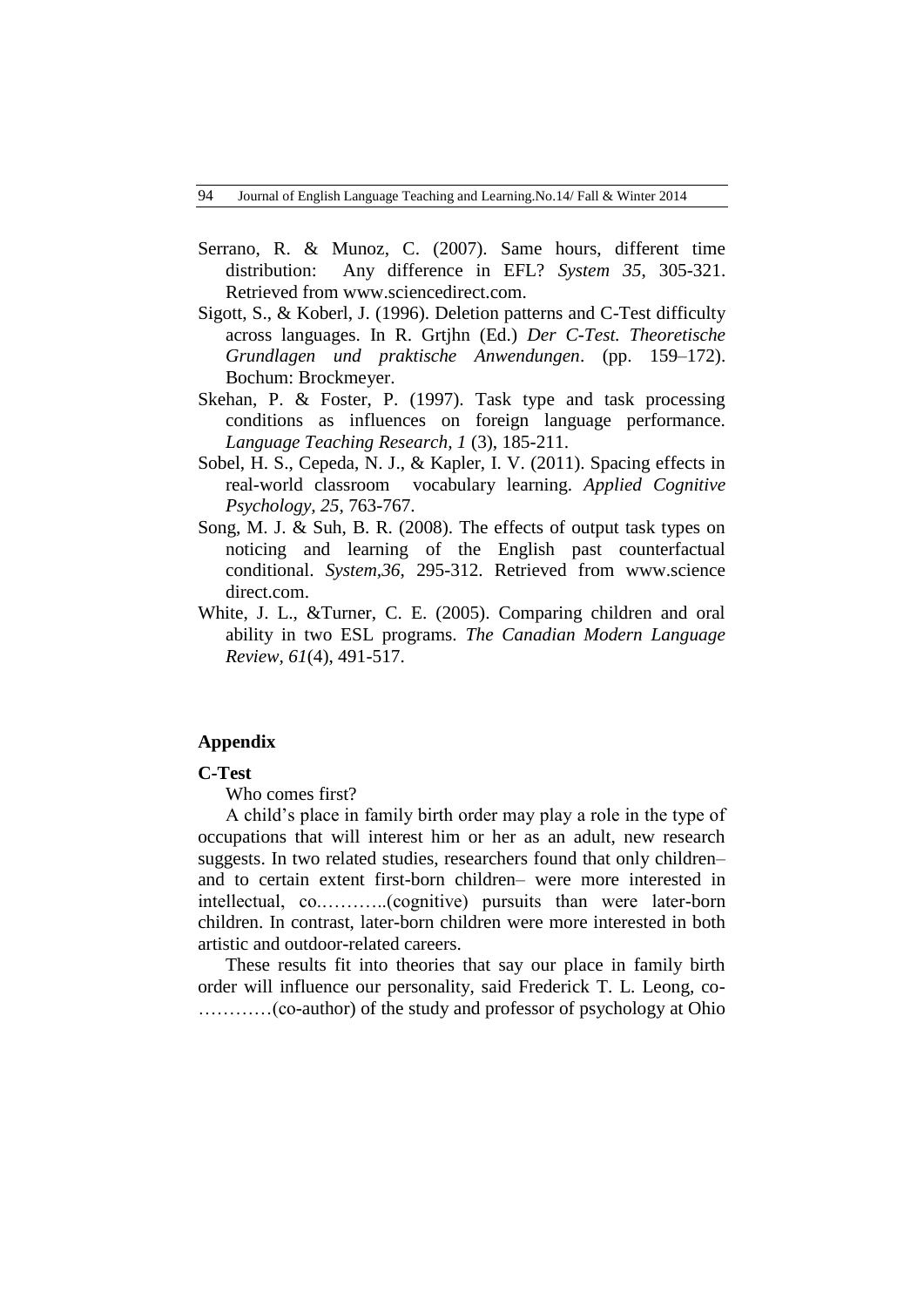State University. "Parents typically place different demands and have different expectations of children depending on their birth order," Leong said.

For example, parents may be extremely protective of only children and worry about their physical safety. That may be why children are more likely to show interest in academic pu………….(pursuit) rather than physical or outdoor activities. Only children will tend to get more time and attention from their parents than children with si………..(siblings) . This will often make them feel special but the downside is that they may suffer occasional pa………. (pangs) of jealousy and loneliness when friends discuss their brothers and sisters and family life.

The first-born is an only child until the second child comes along transforming them from being the centre of attention, to then sharing the care of parents. Parents will also expect them to be responsible and "set an example." The change from being the focus of a family may be quite a shock and so shape the first-born's su...……….(subsequent) outlook on life. Therefore, fist-borns may try to get back their parents' attention and ap………….. (approval) by achieving success and re…………. in their careers. It has been noted that first-borns are si…..……… (significantly) more often found as world political leaders than any other birth order position.

"As they have more children, parents tend to become more open and relaxed and that may allow younger children to be more risktaking," Leong said. "If the first-born or only child wants to be poet, that may concern parents. But by the fourth child, parents may not mind as much."

Being the youngest in the family can sometimes be a st..………..(stifling) and frustrating experience, especially if they are looking to be taken seriously and treated like an adult. The last-born is more likely than the other birth order positions to take up dangerous sports. This may be a sign of last-born's re................ (rebellious) streak – a result of being fed up with always being bossed about by everyone else in the family.

Middle children, however, have different issues. "Middle child syndrome" can means feeling sandwiched between two other "more important" people – an older sibling who gets all the rights and is